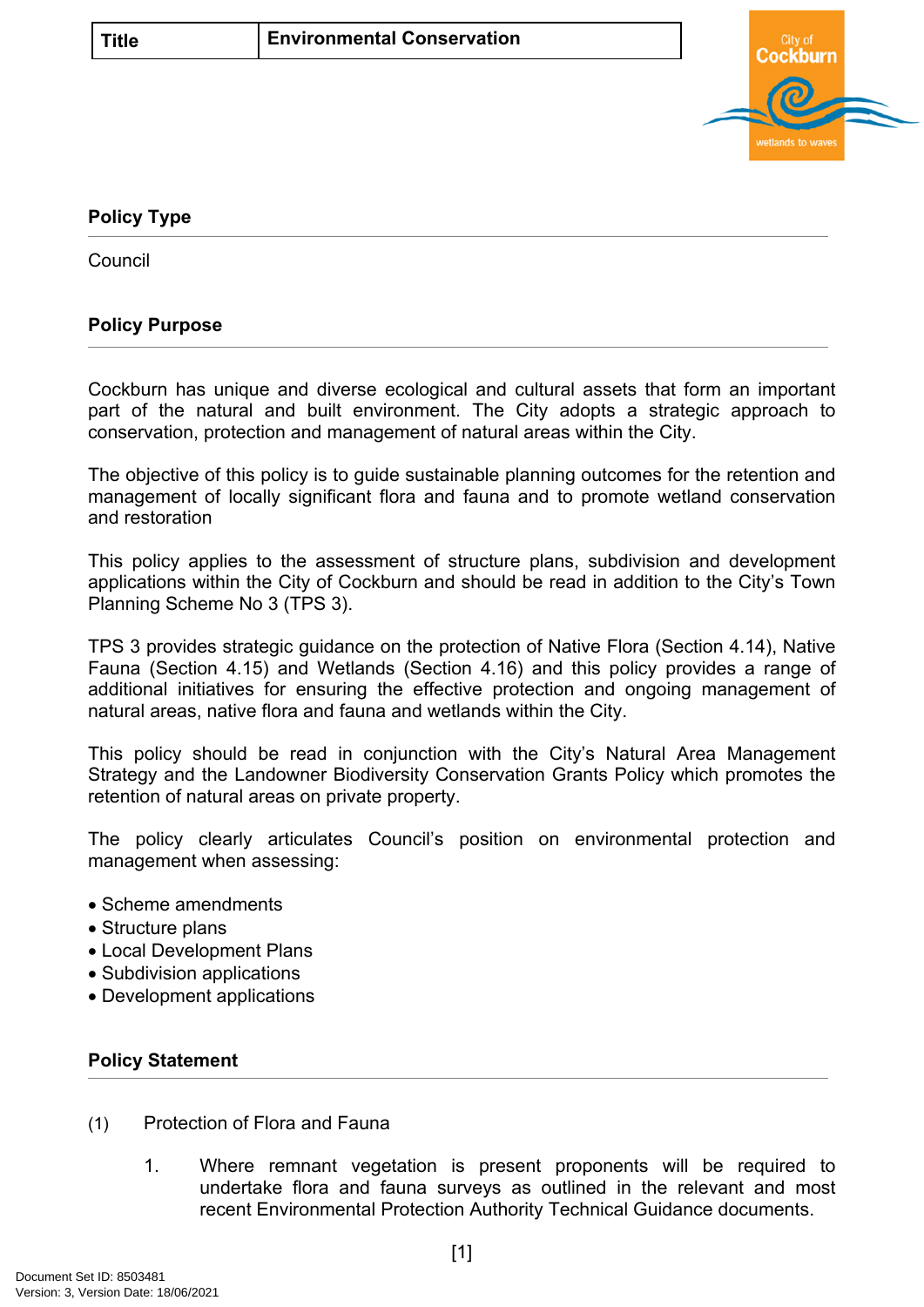

- 2. Structure plans, subdivision and development applications (and Local Development Plans where applicable) should be supported by documentation to demonstrate that site clearing is minimised, the presence of natural areas have been considered and that consideration has been given to vegetation condition, habitat and ecological linkages.
- 3. All endeavours are to be made to protect and retain trees that have been identified in fauna surveys as providing significant habitat value. Proponents are to seek advice from the City as early as possible in the development process to discuss alternative opportunities to integrate tree retention into the development design. This may include, for example, the designing of road alignments to retain significant trees within verge areas.
- 4. The City will use its discretion where appropriate to consider opportunities to retain environmental assets when facilitating sustainable development outcomes. This, for example, may include higher residential densities where there is a greater provision of public open space required for conservation through the structure planning process.
- 5. Larger integrated parcels of public open space that are wholly comprised of remnant bushland are preferred to smaller fragmented parcels however, these smaller parcels will be considered of higher value if it is of high conservation significance and/or if it provides an ecological linkage value. Ideally bushland should form part of an area of public open space that includes other recreational and amenity functions to ensure the recreational needs of the future community are met. Notwithstanding this, all planning proposals need to demonstrate the provision of an adequate balance between active and passive public open space.
- 6. Where applicable, conditions preventing or restricting the clearing of vegetation within subdivision and development approvals will be applied (or recommended to the Western Australian Planning Commission where applicable) in order to facilitate the maximum retention and ecological function of natural areas, consistent with endorsed structure plans and related planning decisions.
- 7. Development proposals which are deemed to impact on fauna that is considered rare and/or endangered will require the proposal to be referred to state and/or federal authorities in line with the guidelines outlined under the Environmental Protection and Biodiversity Act (1999) and the WA Biodiversity Conservation Act 2016. Proponents may also be required to submit their proposal to the Environmental Protection Authority (EPA).
- (2) Wetland Conservation
	- 1. Wetland buffers will be determined based on the relevant State Government Guidance.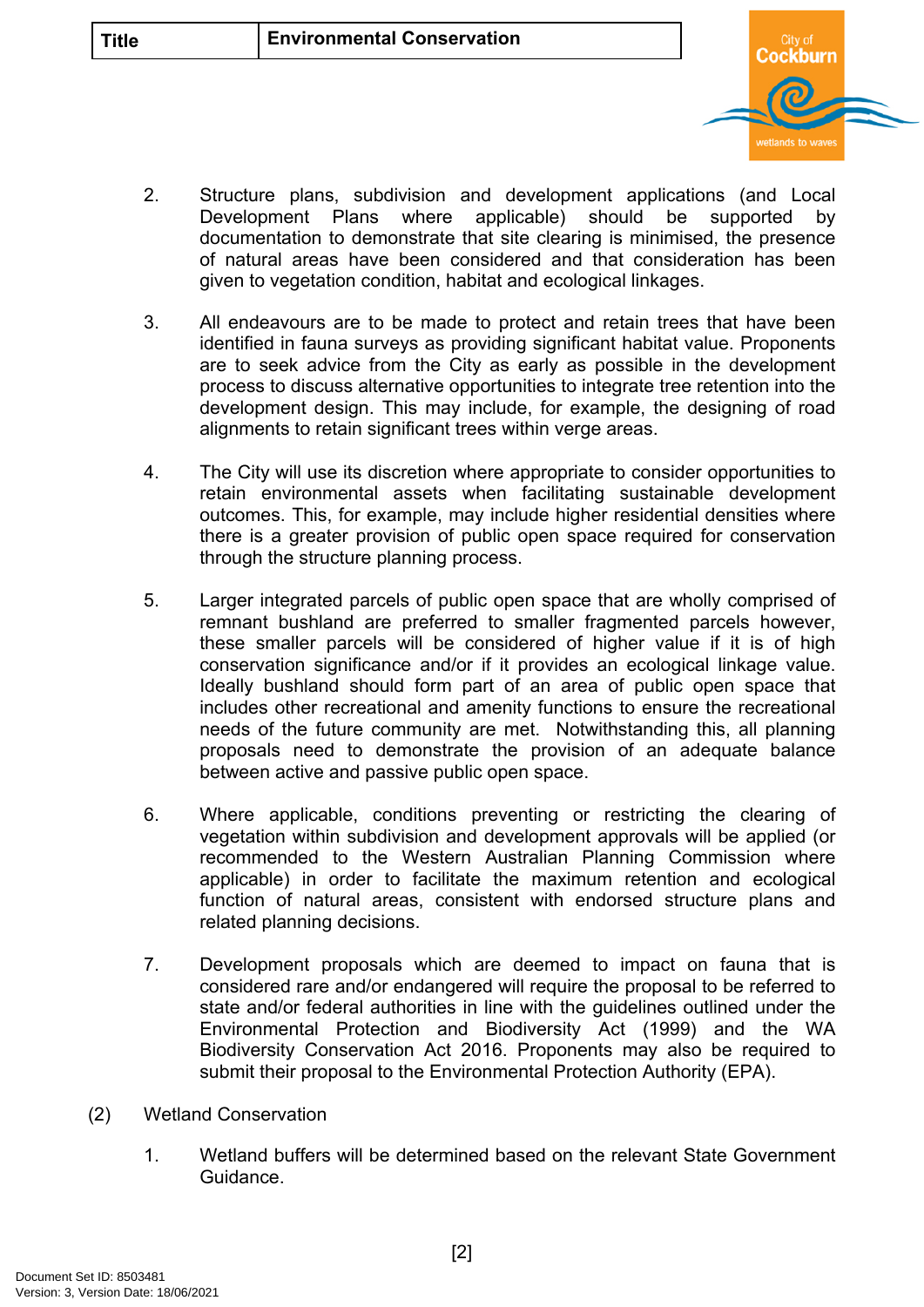

- 2. Development that incorporates a wetland will require the proponent to prepare a Wetland Management Plan which details the measures required to be taken to maintain the ecological function of the wetland, hydrological balance and to prevent pollution.
- 3. Discharge of drainage directly into wetlands will not be permitted unless there has been suitable treatment to remove nutrients and other pollutants, provided that adverse hydrological impacts will not occur. The integrity of wetland and buffer vegetation is to be maintained where drainage facilities are established within the buffer to the wetland. Information on how this is to be achieved should be detailed in the Local Water Management Strategy and Urban Water Management Plan.
- 4. Where on-site effluent disposal is proposed in sewage sensitive areas, including wetlands and their buffers, the systems must comply with the Department of Planning Sewage Policy and any associated guidelines.
- (3) Bushland Resource Recovery

Where all possibilities to retain good quality bushland have been exhausted and the bushland is to be cleared, the City may seek agreement with the proponent to:

- Make topsoil available for rehabilitation projects
- Permit seed collection to occur prior to clearing
- Permit plant salvage to occur prior to clearing
- Permit large habitable logs to be salvaged
- Permit access to mulch from the site if it is not to be used elsewhere, and utilise salvaged and existing vegetation within areas to be landscaped.

Applicants are encouraged to identify these opportunities within their applications.

(4) Advice

Where applicable, conditions preventing or restricting the clearing of vegetation within subdivision and development approvals will be applied (or recommended to the Western Australian Planning Commission where applicable) in order to facilitate the maximum retention and function of bushland, consistent with endorsed structure plans and related planning decisions.

The following steps should be taken by the developer to identify and maximise the retention of flora and fauna during the development process.

- 1. Undertake a Flora and Fauna Survey of the land to be developed.
- 2. Consider the survey results and identify the best quality and high habitat value areas for retention within POS areas.
- 3. Prepare a Draft proposal
- 4. Discuss with the City's statutory planners or environmental staff.
- 5. Finalise and submit proposal.